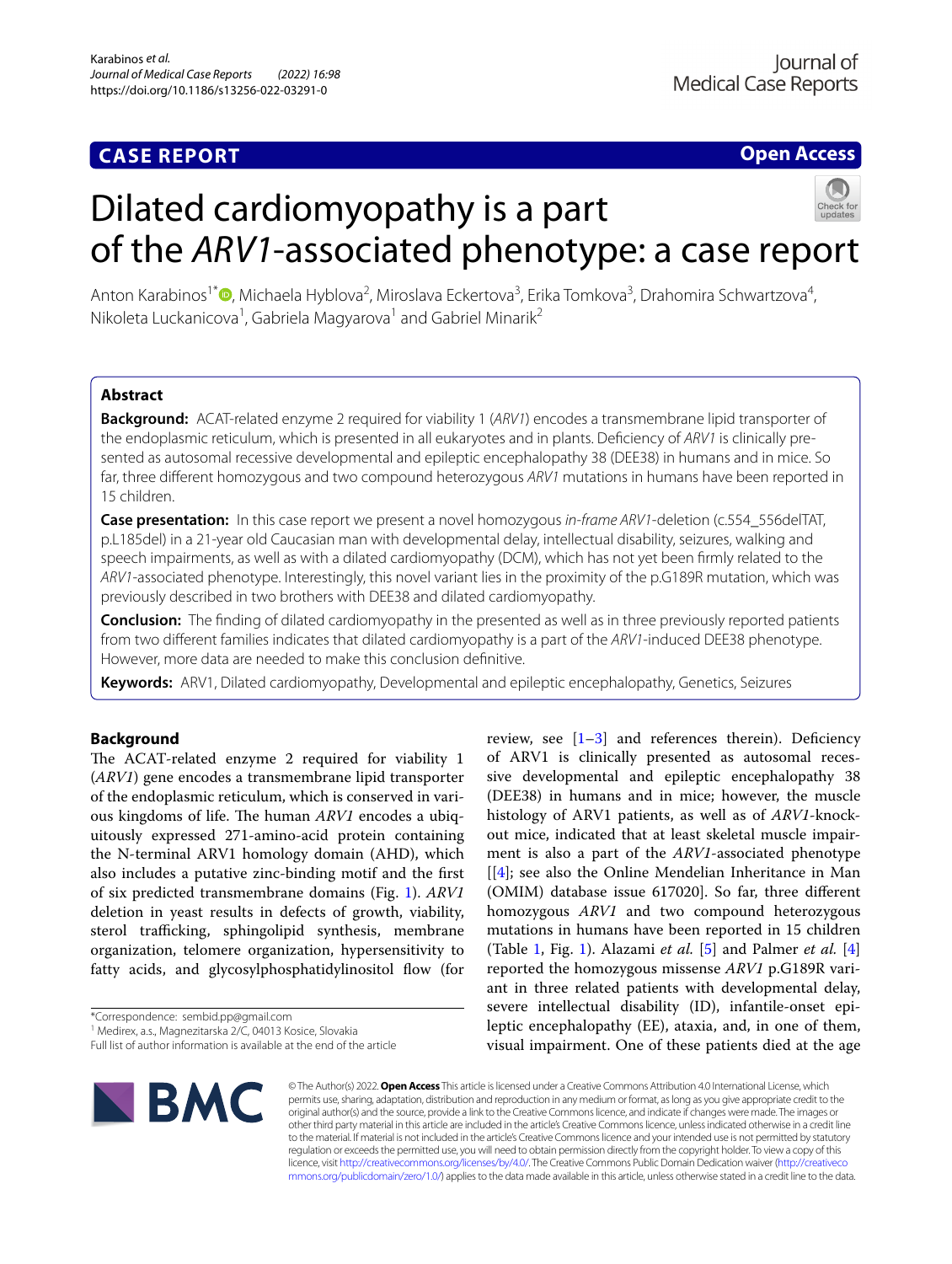#### (See fgure on next page.)

<span id="page-1-0"></span>Fig. 1 Alignment of the human ARV1 protein with nine homologous ARV1 sequences from different metazoan species and from the slime mold *Dictyostelium* (Amoebozoa). Identical amino acids are marked in bold, while dashes are used to optimize the sequence alignment. The putative zinc-binding motif is boxed, while the proposed N-terminal AHD domain is underlined. Arrowheads pointing down and up mark the beginning and the end, respectively, of the six predicted transmembrane domains (TMD) [[1\]](#page-4-0). The positions of the fve previously reported homozygous (p.G189R, p.K59\_N98del and c.674-2A>T) and compound heterozygous (p.S122Qfsstop7/p.W163stop) ARV1 variants, as well as the here-presented novel homozygous p.L185del ARV1 variant, are indicated by asterisks. Note that the splice p.K59\_N98del variant results in deletion of half of the ADH domain (from K59 to N98), while the second splice c.674-2A<sup>2</sup>T variant results in deletion of the entire C-terminal ARV1 sequence V225 downward. As indicated in the picture, all these variants were found in patients with DEE38, while four of them were found in four patients, which, in addition, also revealed DCM (see text for details). Note also that ADH and the frst fve predicted TMD reveal signifcant evolutionary conservation, while the rest of the ARV1 sequence and the last predicted TMD reveal only very limited evolutionary conservation (except the nine residues marked by the "+" characters). The sequences shown have the following GenBank accession numbers: ARV1\_Hs (*Homo sapiens*, AAG47671.1), ARV1\_Bb (*Branchiostoma belcheri*, XP\_019640103.1), ARV1\_Sk (*Saccoglossus kowalevskii*, XP\_006817431.1), ARV1\_Sp (*Strongylocentrotus purpuratus*, XP\_787555.2), ARV1\_Dm (*Drosophila melanogaster*, NP\_730651.1), ARV1\_Ce (*Caenorhabditis elegans*, NP\_001369870.1), ARV1\_Pc (*Priapulus caudatus*, XP\_014663151.1), ARV1\_Ct (*Capitella teleta*, ELU15651.1), ARV1\_Nv (*Nematostella vectensis*, XP\_032242188.1), ARV1\_Dd (*Dictyostelium discoideum*, XP\_635839.1).

of 4 years. Palmer *et al.* [[4\]](#page-4-2) also reported one additional patient with the homozygous *ARV1* p.K59\_N98del splice variant who showed severe neurodevelopmental delay, an intractable infantile onset seizure, movement disorder, and retinal dystrophy and died at the age of 1 year. Davids *et al.* [[6\]](#page-4-4) described seven additional children from two diferent families with global developmental delay, early-onset epilepsy, profound hypotonia, and cortical blindness, while one of them also revealed coarse facial features, hearing loss, and skeletal dysplasia. Two siblings from one family, aged 3 and 17, had a homozygous *ARV1* c.674-2A>T splice variant, which induced the skipping of the last exon 5, encoding a hypervariable C-terminal sequence of ARV1, and a reduction of the expression of truncated protein. The other five members of the second family had the previously described homozygous *ARV1* p.K59\_N98del splice variant, which induced the skipping of exon 2, encoding 40 amino acids of the conserved N-terminal ADH domain and a reduction of the expression of the truncated ARV1 protein (see also Fig. [1](#page-1-0) for details). All fve children carrying the latter variant died by the age of 5 years. Recently, Segel *et al.* [\[7](#page-4-5)] presented two brothers aged 11 and 18 with the previously described homozygous *ARV1* p.G189R missense variant and with severe ID, seizures, and autistic regression. Both these patients had no obvious ophthalmologic abnormalities, showed a milder neurocognitive phenotype compared with the patients with the p.K59\_N98del splice mutation, described above, and had dilated cardiomyopathy (DCM), which has not been related to the *ARV1* associated phenotype. Finally, most recently, Darra *et al.* [[8\]](#page-4-6) reported two sisters exhibiting severe axial hypotonia, visual inattention, dyskinetic movements, severe developmental delay, and infant epilepsy with migrating focal seizures and myoclonic status. Both these sisters were compound heterozygous for the two p.S122Qfsstop7 and p.W163stop loss-of-function *ARV1* mutations and died

by the age of 3 and 9 years. Interestingly, the older girl was also afected by DCM, as were two brothers, documented above, but only three patients from two diferent families were clearly not sufficient to firmly integrate DCM into the *ARV1*-associated phenotype.

In this case report, we present a novel homozygous three-base-pair deletion leading to loss of one amino acid in ARV1 (c.554\_556delTAT, p.L185del) in a 21-year-old man with developmental delay, ID, seizures, walking and speech impairments, and DCM.

#### <span id="page-1-1"></span>**Case presentation**

The 19-year-old Caucasian patient (proband) came to our genetic consulting service at Medirex/Košice with his formally nonconsanguineous Caucasian parents from a small city in the north of Slovakia. However, a more detailed inspection of the family history revealed that both the parents' families have their roots in a small village in southern Poland, close to the border with Slovakia. The proband was delivered at term with normal birth parameters (weight 3700 g, body length 52 cm, Apgar scores 9/10/10). His psychomotor milestones were delayed—he started walking at the age of 2 years; presently, at 21 years, he has a vocabulary restricted to about fve words, understands simple instructions, is toilet trained, performs simple tasks independently, and attends a special-needs school. His gait is paretic and sometimes ataxic. Epilepsy started at the age of 1 year, and the last seizure of the proband was observed at 17 years. All electroencephalogram profles performed so far were without lateralization, focal epileptiform activity, or specifc graphoelements. Initial brain computerized tomography and magnetic resonance imaging (MRI) revealed cerebellar atrophy and a nonprogressive pituitary microadenoma, while the last MRI at 20 years of age documented a pituitary microadenoma without any confguration/size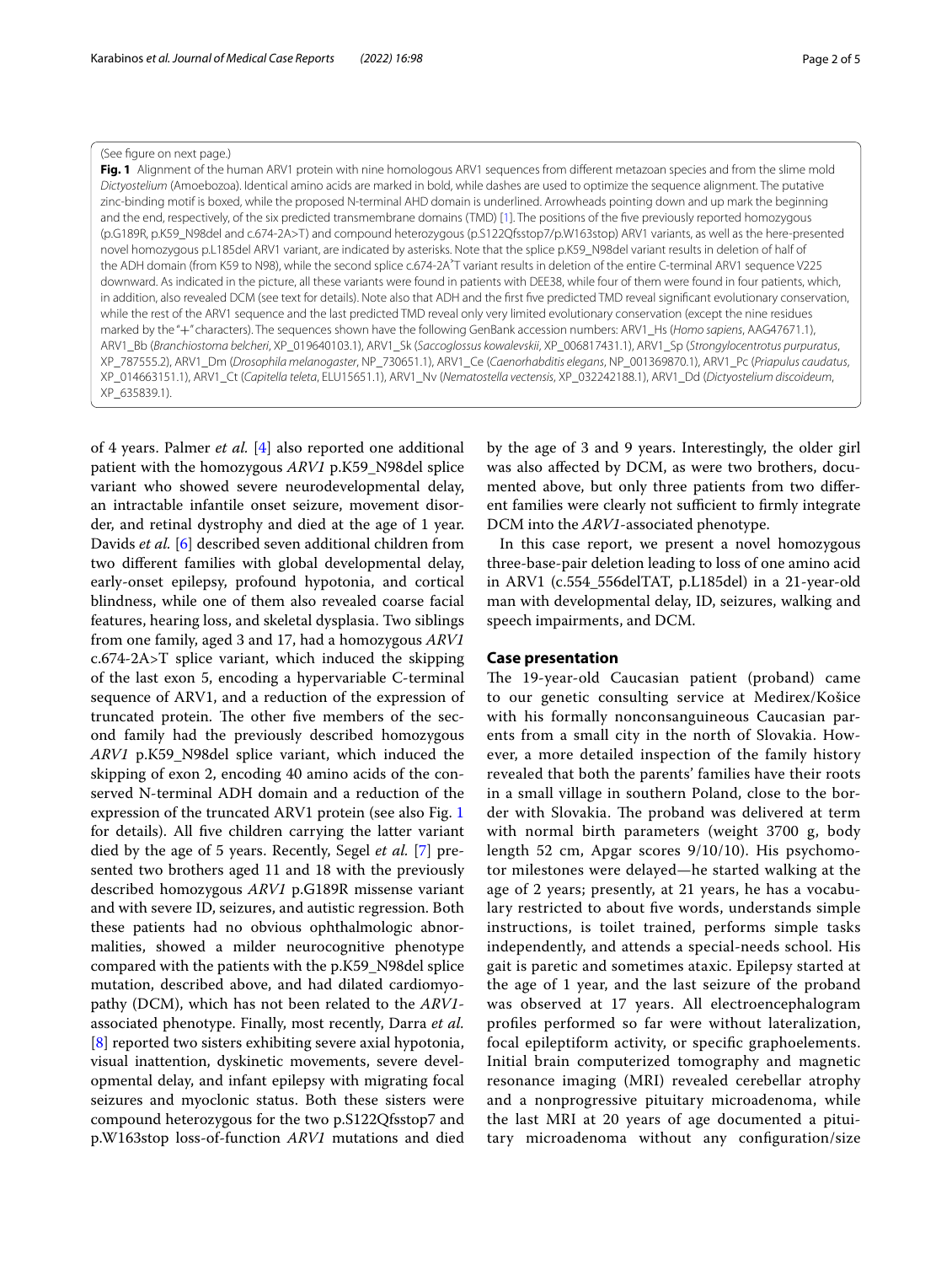

abnormalities of the cortex, cerebellum, and the brainstem. An echocardiogram at 19 years documented DCM with the left ventricular ejection fraction of 20%; however, no obvious etiology of DCM can be found. An eye examination revealed hypermetropia, hearing was normal, and a standard metabolic investigation was negative. The proband's parents and his 23-year-old sister were healthy.

Cytogenetic analysis in the proband, performed in another laboratory, revealed a physiological karyotype, while array-based comparative genomic hybridization (aCGH; performed using Agilent SurePrint HD 4x44 platform) did not reveal any gross chromosomal abnormalities. Whole-exome sequencing (Illumina Next-Seq550 system; Illumina, San Diego, CA, USA) was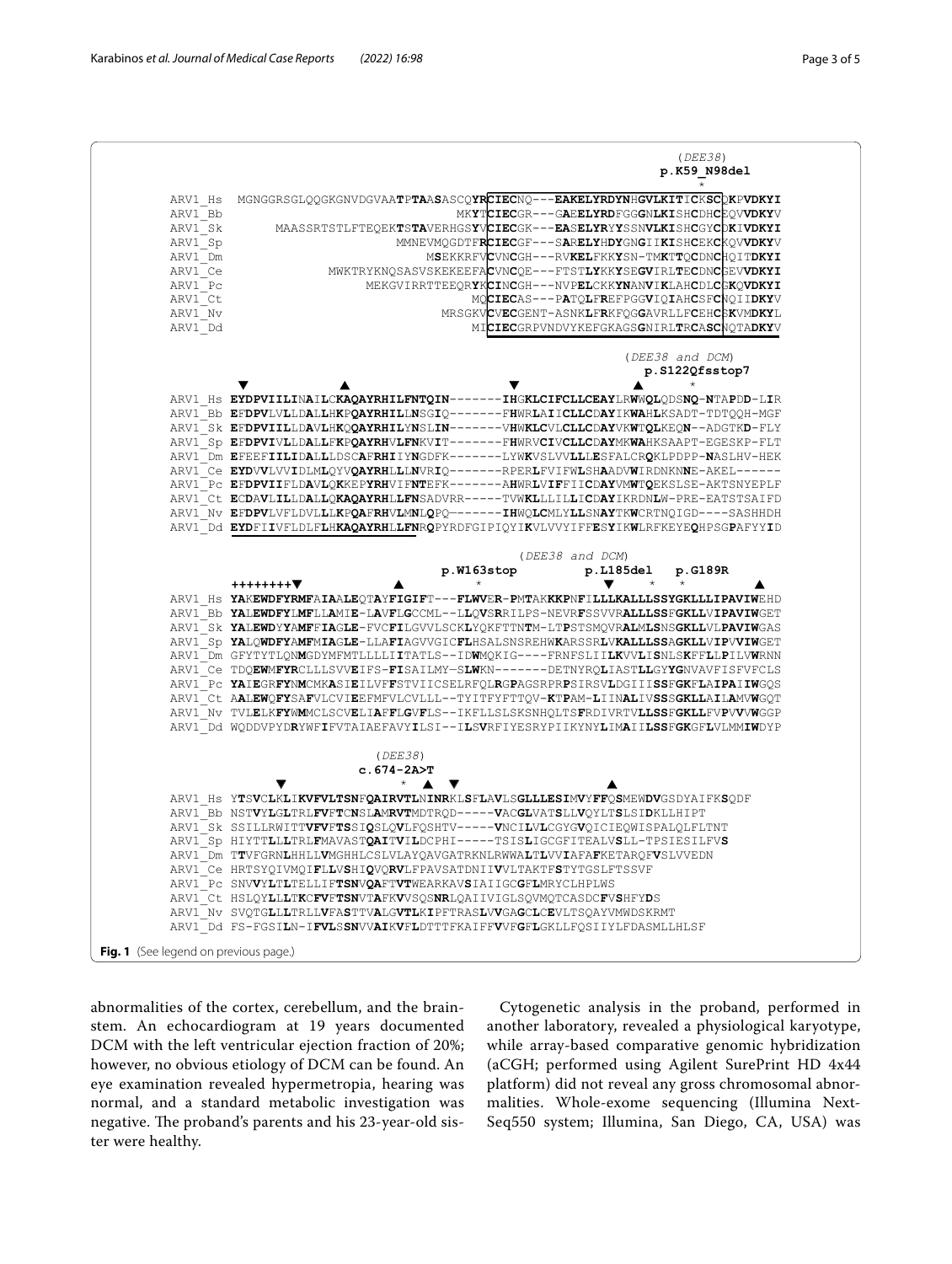#### <span id="page-3-0"></span>**Table 1** Some genetic and clinical data of 16 currently known patients with *ARV1*-associated disease

| <b>ARV1</b> mutation | <b>Mutation type</b> | <b>Patients</b> | <b>Patients with</b><br>DEE38 (%) | <b>Patients with DCM</b><br>(%) | Patients who died<br>(%) | <b>References</b> |
|----------------------|----------------------|-----------------|-----------------------------------|---------------------------------|--------------------------|-------------------|
| p.G189R              | ho/missense          | 5               | 5(100)                            | 2(40)                           | (20)                     | [4, 5, 7]         |
| p.K59 N98del         | ho/splice            | 6               | 6(100)                            | 0(0)                            | 6(100)                   | [4, 6]            |
| $C.674 - 2A > T$     | ho/splice            | 2               | 2(100)                            | 0(0)                            | 0(0)                     | [6]               |
| p.S122Qfsstop7/      | ch/loss of           |                 | 2(100)                            | 1(50)                           | 2(100)                   | [8]               |
| p.W163stop           | function             |                 |                                   |                                 |                          |                   |
| p.L185del            | ho/deletion          |                 | (100)                             | 1(100)                          | 0(0)                     | This study        |
| Total (%)            |                      | 16 (100)        | 16(100)                           | 4(25)                           | 9(56)                    |                   |

Note that all patients reveal a neurocognitive DEE38 phenotype, while only 25% of them also reveal, in addition, DCM. Also note that all patients with the p.K59\_ N98del and p.S122Qfsstop7/p.W163stop mutations died prematurely, in contrast to only one from the rest of the patients (see the text)

*ho* homozygous; *ch* compound heterozygous

performed using the Twist Human Core Exome (Twist Bioscience, San Francisco, CA, USA). Variant calling was conducted on the resulting binary alignment map (BAM) fles using Deepvariant [\[9](#page-4-7)]. After fltering, the fnal analysis yielded two rare variants originally classifed as variants of uncertain signifcance, which we considered as potentially causal in context of the proband's neurocognitive phenotype. The first one was an homozygous in-frame deletion c.554\_556delTAT (p.L185del) variant in the *ARV1* gene (allele frequency in the genome aggregation database gnomAD 0.001%); defciency of ARV1 is associated with the autosomal recessive DEE38 (for details, see "[Background"](#page-1-1) and OMIM 617020). The second one was a heterozygous missense c.367G>A (p.G123S) variant in the *KCNB1* (potassium channel, voltage-gated, Shab-related subfamily, member 1) gene (not listed in gnomAD); *KCNB1*-deficiency is associated with the autosomal dominant DEE26 and includes variable types of seizures late in infancy or in the frst years of life, developmental delay with ID, poor speech, and behavioral abnormalities (for details, see OMIM 616056). Sanger sequencing confrmed this result and also revealed that the proband's parents and sister were heterozygous for the *ARV1* variant, while the proband's mother and sister (but not father) possessed the same heterozygous *KCNB1* variant (Fig. [2\)](#page-3-1). These results, therefore, suggest that the *KCNB1* mutation, presented also in the healthy mother and sister, most likely represents a benign condition and is not causal for the proband's phenotype. On the other hand, the *ARV1* variant most likely represents a pathogenic variant, which is causal for the DEE38 disease in the proband. However, using a genetic approach, described above, we were not able to detect



<span id="page-3-1"></span>any obvious genetic candidate for DCM (for review about DCM, see for example [[10](#page-4-8)]) in the proband.

#### **Discussion and conclusion**

Here we present a 21-year-old patient with developmental delay, ID, seizures, walking and speech impairments, and DCM who possesses a novel homozygous variant (c.554\_556delTAT, p.L185del) in the *ARV1* gene. Tis mutation produces an in-frame deletion of leucine at the highly conserved hydrophobic position 185 of ARV1, which is located in the predicted fourth transmembrane domain, evolutionarily conserved from the slime mold *Dictyostelium* (Amoebozoa) to humans (see Fig. [1](#page-1-0) and the corresponding legend for details). Interestingly, this novel variant lies in proximity of the p.G189R mutation, which was previously described by Alazami *et al.* [[5\]](#page-4-3) and Palmer *et al.* [\[4](#page-4-2)] in three related patients, as well as by Segel *et al.* [[7\]](#page-4-5) in two brothers (see Table [1](#page-3-0) and ["Back](#page-1-1)[ground](#page-1-1)" for details). Also interestingly, the latter two brothers revealed DCM, as does our proband, presented here.